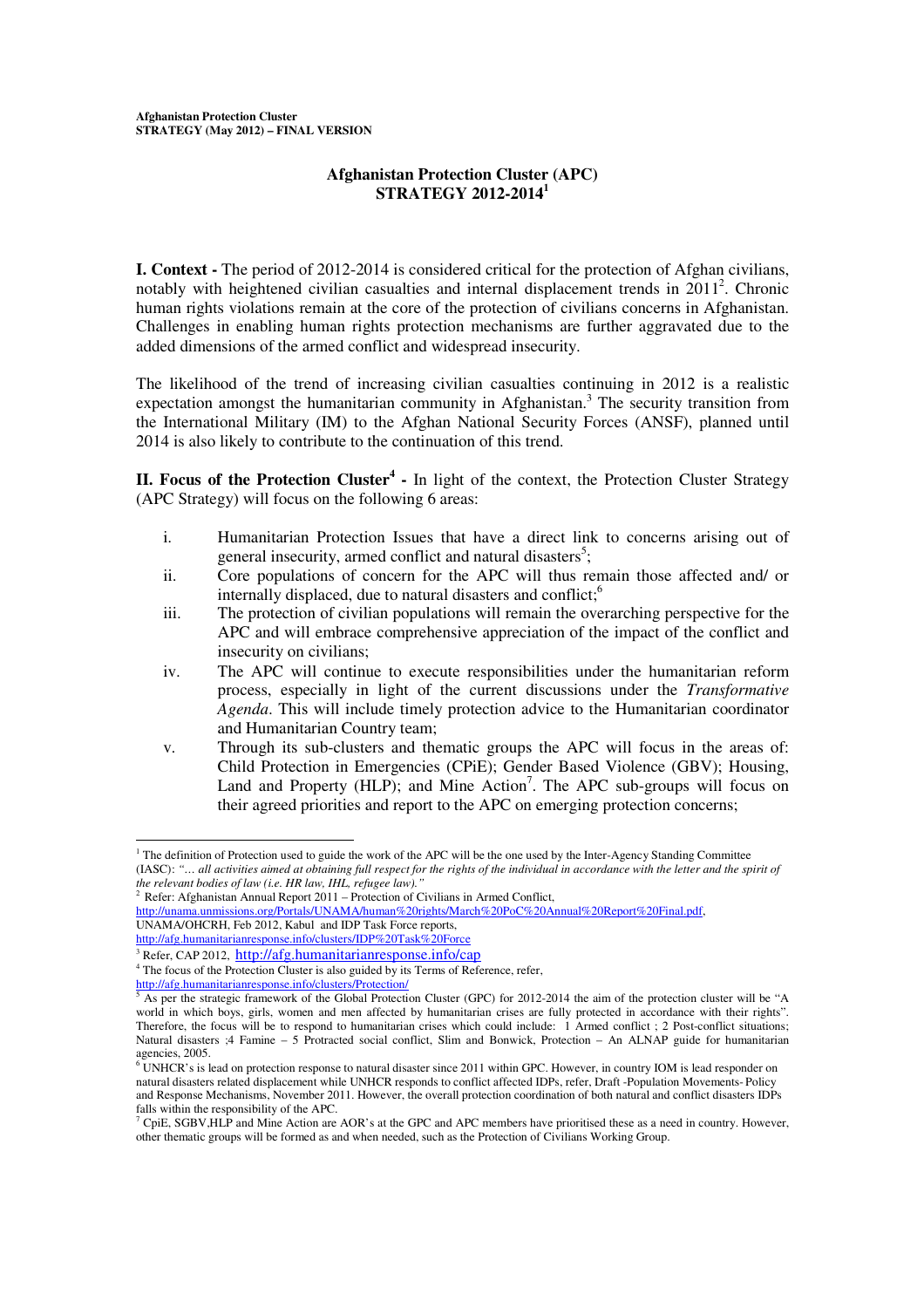vi. Protection will transcend across all clusters as a cross-cutting issue and APC will provide guidance and support to other clusters to ensure that a rights based approach is fully integrated in all planning, preparedness, response and recovery efforts.<sup>8</sup>

## **III. Priority Protection Activities 9**

The APC Work-plan and its activities have been spaced over 2012-2014, in the context of the ongoing protection concerns in the context of the transition period that Afghanistan is currently undergoing and also because some activities initiated will require longer term commitment. Given that protection priorities in Afghanistan's volatile situation can alter at any time, the APC work-plan proposes two reviews of 12 months (open to the entire APC) and 6 months (where the various sub-cluster and thematic groups will undertake a joint review on progress being made).

APC will ensure that its priorities are reflected in the work of its task-forces and sub-groups. These priorities are supported by the Global Protection Cluster priorities as well. Protection activities have been prioritised based on a 'bottom up' approach that enabled a situational analysis at the APC Retreat in March 2012.

**A.** *Field Support:* Field protection clusters develop into strong action based co-ordination networks that are the primary early warning and protection information gathering systems. Speedy feedback from the field will enable the APC to undertake supportive interventions and provide advice as required. There will be a concerted effort to fill the gaps related to GBV, CPiE and HLP in the field.

**B.** *Training and tools development:* A key gap has been the lack of common understanding among the different agencies in the field on a range of protection issues. The APC will therefore, develop a harmonised sensitisation/ training plan for the varied areas of concern for the APC. The APC will support OCHA in the introduction of new tools but will minimise the number of assessment forms and other tools being sent to the already overburdened field.

**C.** *Advocacy and Information Sharing: 10* Protection advocacy is a key component of the work of the GPC and the APC and the focus is to have this issue field driven. This will ensure informed decision making at the HCT. Key protection issues during the transition that have an impact on protection of civilians will be further discussed in a dedicated Protection of Civilians working group. The APC will continue to undertake advocacy towards donors in relation to key protection and funding issues.

**D.** *Policy Development:* The APC will seek to address two areas of policy development from 2012 through 2013: the National IDP policy for Afghanistan; and Situation of Urban IDPs, vulnerable populations and engagement of cluster partners.

**E.** *Development of key partnerships:* with the current situation in Afghanistan with some parts being inaccessible and other parts transitioning rapidly, the need for greater and wider engagement by the APC with local, regional and national level actors (Governmental and nongovernmental) is even more needed. Therefore, key activities will be engaged in sustaining and

<sup>8</sup> Refer, p.5, GPC Strategic Framework 2012-2014.

<sup>&</sup>lt;sup>9</sup> Refer, APC retreat, March 2012 main paper, "A bottom Up" approach which was a comprehensive review by the Regional Field Clusters of their activities being undertaken and gaps to be addresses. Also, refer APC work-plan 2012-2014, which was an outcome of the APC annual retreat, March 2012.<br><sup>10</sup> Advocacy has been identified as one of the activities identified by IASC principals as critical to improving the humanitarian system

as a whole – IASC guidance Note on Using the cluster Approach to Strengthening Humanitarian response, Nov 2006, Ibid, p. 7.